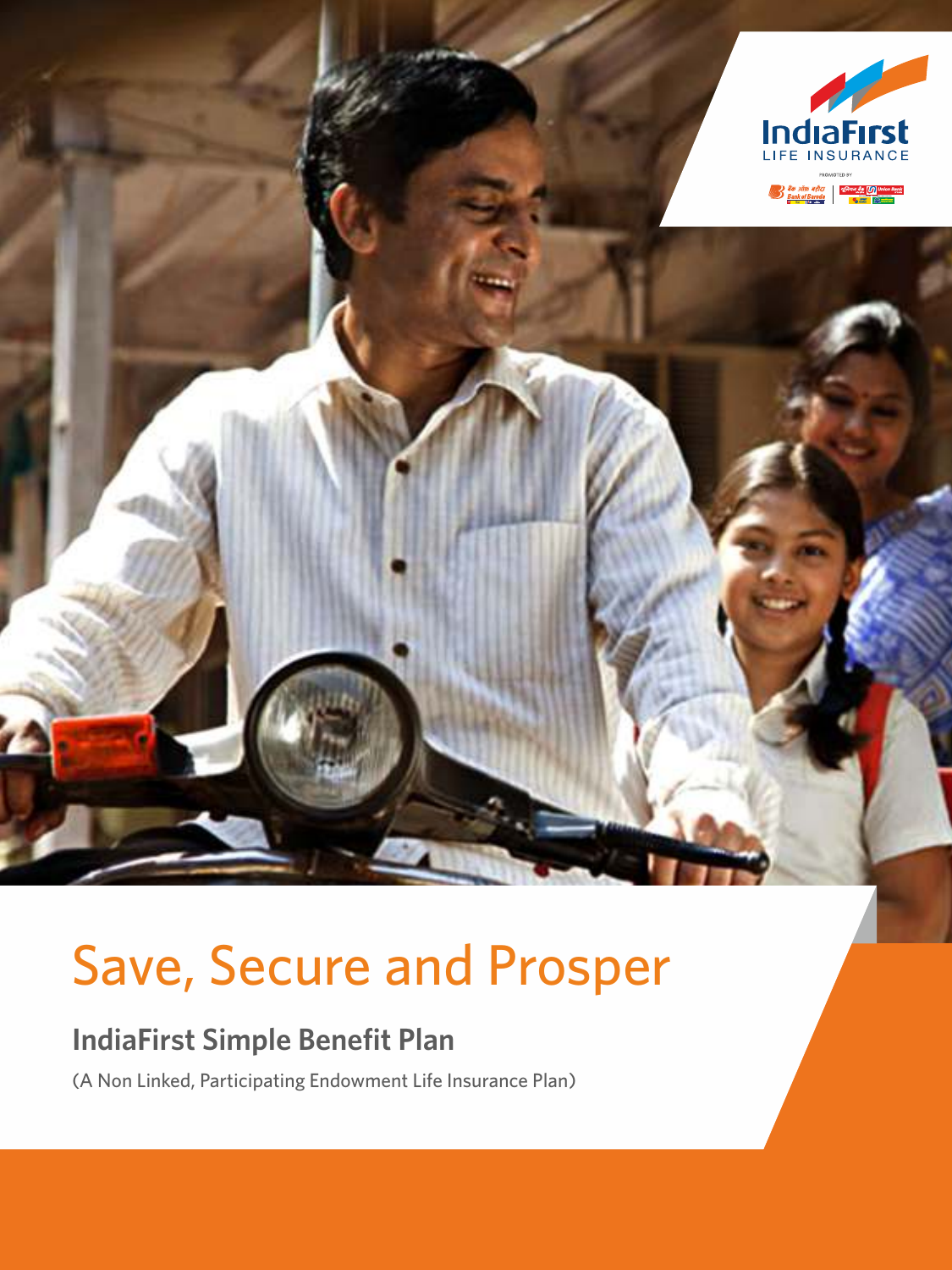# **Before You Start Reading**

### Important Note

IndiaFirst Simple Benefit Plan is referred to as the Policy throughout the brochure.

#### How will this brochure help you?

This brochure gives you details of how the policy works throughout its lifetime. It's an important document to refer to.

# To help your understanding

We've done our best to explain everything as simply as possible; however you're likely to come across some terms you're unfamiliar with. Where possible, we've explained these.

We have used plain language that's easy to understand and believe this brochure is a good place to start when planning your future under this insurance contract .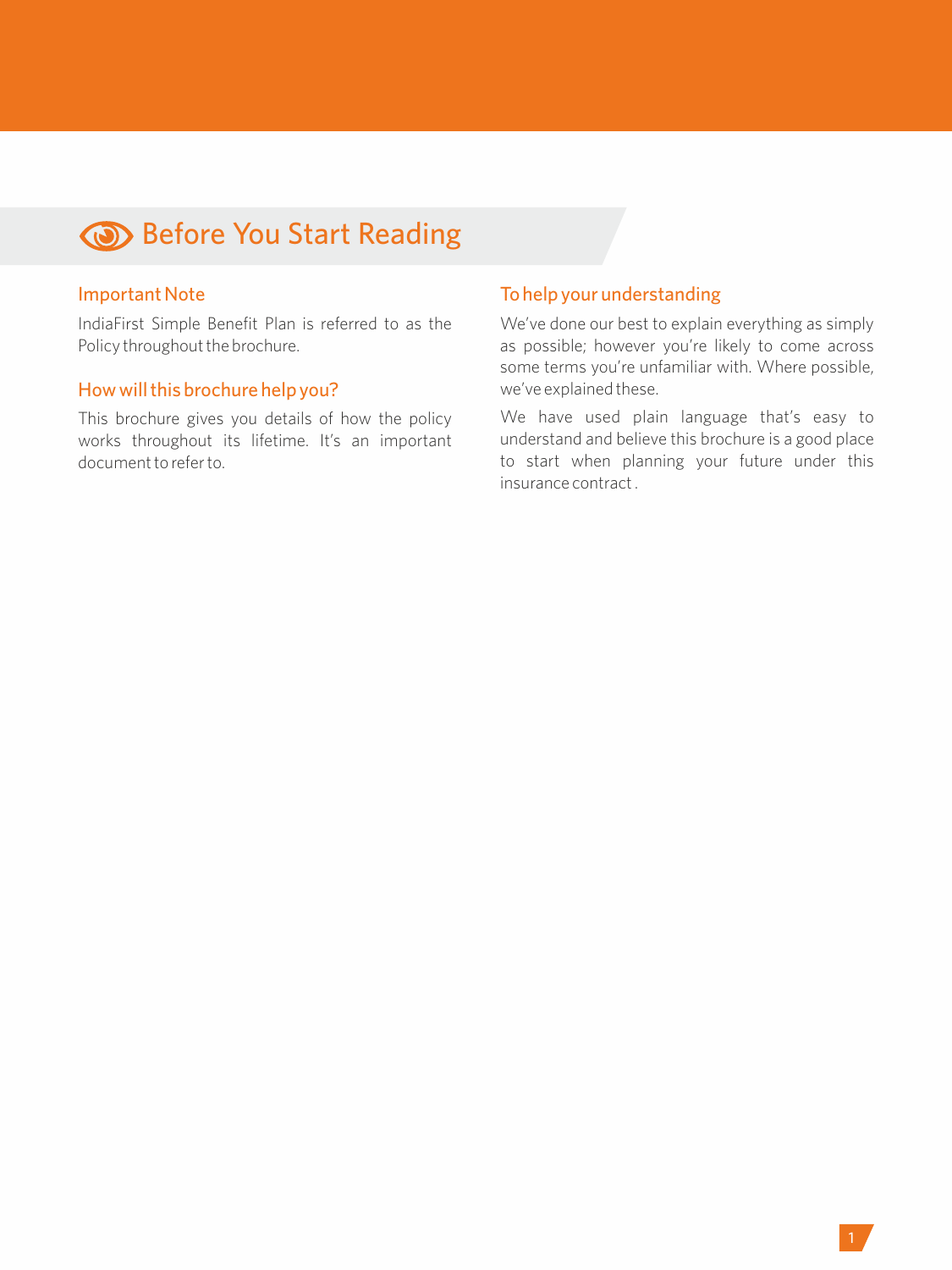#### Introduction

#### Save, Secure and Prosper

Whether it's our family or our savings we all look for security. Uncertainties of life make it difficult to guarantee that life turns out the way we have planned. It's important that you are not only saving smart but also securing your family against uncertainties of life.

Understanding this need, we bring you the IndiaFirst Simple Benefit Plan that provides you with dual benefits of a life cover and assured savings!

The policy promises to pay out an assured amount plus bonuses, if declared on specific events like death or maturity. All you need to do is save regularly and leave the rest to us.

# Executive Summary

#### Key Features

- Build your savings systematically, through regular premium contributions based on your income and needs
- Plan your future needs, by deciding when you need the assured amount – anytime between 15 to 25 years
- Enjoy instant Over the Counter policy issuance with simplified underwriting for a Sum Assured upto Rs 2,00,000.
- The policy offers a death benefit equal to the sum assured in case of the life assureds' untimely demise. The death benefit along with the simple reversionary bonus, if declared, accumulated (till death) will be paid out to the nominee
- The guaranteed maturity sum assured along with simple reversionary bonus, if declared and terminal bonus, if declared will be paid at the end of the policy term
- Access your money easily during any emergency by availing a loan of up to 90 percent of the surrender value
- Tax\* benefit may be available on the premiums paid and benefits received as per prevailing tax laws.

# 1. What is the IndiaFirst Simple Benefit Plan?

IndiaFirst Simple Benefit Plan is a with profit, non linked, endowment insurance plan. The policy offers protection as well as an opportunity to save for the future through safe instruments. Under this policy, you can choose the premium you are willing to contribute regularly and your sum assured will be determined based on your age, term of the policy and per thousand premium.

We suggest you make sure this amount is what your family needs to avoid cash flow problems in case of the untimely demise of the Life Assured.

# 2. What is the term of the policy?

This is a regular premium policy with the option of choosing from 15 to 25 year policy term.

#### 3. What are the premium paying modes available?

You may pay your premium Monthly, Six monthly or Yearly.

# 4. How much can you pay?

| <b>Premium Paying</b><br>Mode | Minimum<br>Premium | Maximum<br>Premium |  |  |  |
|-------------------------------|--------------------|--------------------|--|--|--|
| Monthly                       | 7174               | ₹ 2.814            |  |  |  |
| Six monthly                   | ₹1.024             | ₹16.555            |  |  |  |
| Yearly                        | ₹2.000             | ₹ 32.340           |  |  |  |

The following premium frequency factors for monthly and six monthly policies will apply on the yearly premium to get instalment premium.

| Premium<br>Frequency | Factor To Be Applied To Yearly<br>Premium |  |  |  |  |  |
|----------------------|-------------------------------------------|--|--|--|--|--|
| Monthly              | 0.0870                                    |  |  |  |  |  |
| Six monthly          | 0.5119                                    |  |  |  |  |  |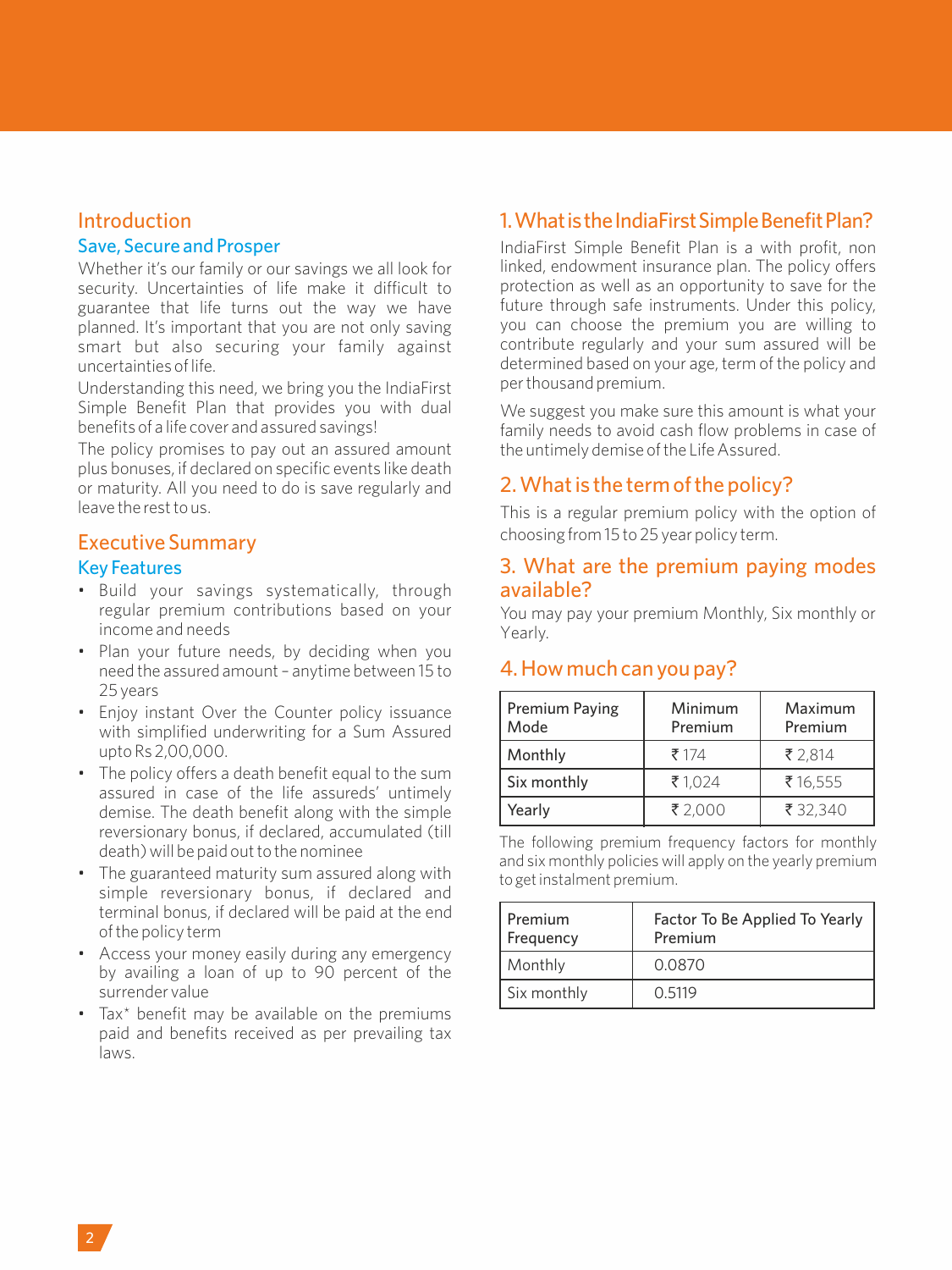# 5. Who are the people involved in the policy?

This policy may include the 'Life Assured', the 'Policyholder', the 'Nominee' and the 'Appointee'.

#### Who is a Life Assured'?

Life assured is the person, on whose life the policy depends. Death Benefit starts immediately on the policy start date. On the Life Assured's death, the benefit is paid out and the policy ends. Any Indian citizen can be the life assured, as long as -

| Minimum age at the time of | 18 years as on the last |
|----------------------------|-------------------------|
| applying for the policy    | birthday                |
| Maximum age at the time of | 50 years as on the last |
| applying for the policy    | birthday                |
| Maximum age at end of the  | 70 years as on the last |
| policy term                | birthday                |

# Who is a Policyholder?

A policyholder is the person who holds the policy. The policyholder may or may not be the Life Assured. You must be at least 18 years as on your last birthday at the time of applying for the policy, to be a policyholder.

#### Who is a nominee(s)?

A nominee(s) is(/are) the person(s) who receives the death benefit in case of the untimely event of Life Assured's demise. The nominee(s) is appointed by you, the policyholder. The nominee(s) can even be a minor (i.e. below 18 years of age).

#### Who is an appointee?

An appointee is the person whom you may nominate at the time of applying for the policy in case your nominee(s) is a minor. The appointee takes care of the policy in your absence. 7. What happens in case of the life

# 6. What is the life cover under this policy?

You may choose the life cover based on your needs from the table mentioned below. However the death benefit shall not be less than 105% of the total premiums paid, at any time during the tenure of the policy.

| Sum Assured | l imit    |
|-------------|-----------|
| Minimum     | ₹20.000   |
| Maximum     | ₹5.00.000 |

Smoker and non smoker individuals will be treated separately as per underwriting norms, provided the sum assured opted under all individual policies clubbed together issued by us is more than  $\bar{z}$  2,00,000 The Sum Assured will depend on the Life Assured's' age, gender, policy term and per1000 premium paid. It can be determined from the table given below.

| Age/Premium | ₹         | ₹          | ₹          |  |  |
|-------------|-----------|------------|------------|--|--|
| Amount      | 5000 p.a. | 10000 p.a. | 20000 p.a. |  |  |
| 25 years    | 86,045    | 1,72,090   | 3,44,180   |  |  |
| 30 years    | 85,690    | 1,71,380   | 3,42,760   |  |  |
| 35 years    | 84,920    | 1,69,840   | 3,39,680   |  |  |
| 40 years    | 83,390    | 1,66,780   | 3,33,560   |  |  |
| 45 years    | 80,840    | 1,61,680   | 3,23,360   |  |  |
| 50 years    | 77,305    | 1,54,610   | 3,09,220   |  |  |

Note: The Sum Assured mentioned in the above table is for a 15 year term policy

#### Example:

Life Assured's Age: 35 years (Male) Term of the Policy: 15 years Premium Amount: ₹ 10,000 per annum

Hence the Life Assured will be eligible for –

• Sum Assured of Rs 1,69,840 for 15 years in case of the Life Assured's untimely demise during the policy term.

The policy will be available Over the Counter issuance for the Sum Assured upto  $\bar{\bar{\xi}}$  2,00,000. This may include multiple policies clubbed together.

For female lives an age set back of 3 years shall be applicable for aged 21 last birthday and above for the purpose of calculation of the premium rates. For females lives aged between 18 to 20 last birthdays, male rate for age 18 shall be applicable.

# assured's demise?

In case of the Life Assured's untimely demise, a lump sum amount as mentioned in the table below, will be payable to the Nominee(s) / Appointee(s) / Legal Heir(s).

|              | Death Benefit, Higher of (Guaranteed Sum |
|--------------|------------------------------------------|
| provided the | Assured or 10 times Annualized           |
| policy is    | Premium) + Accrued Bonus till            |
| lin force    | death, if declared                       |

However the death benefit payable at any point of time shall not be less than 105% of the total premiums payable.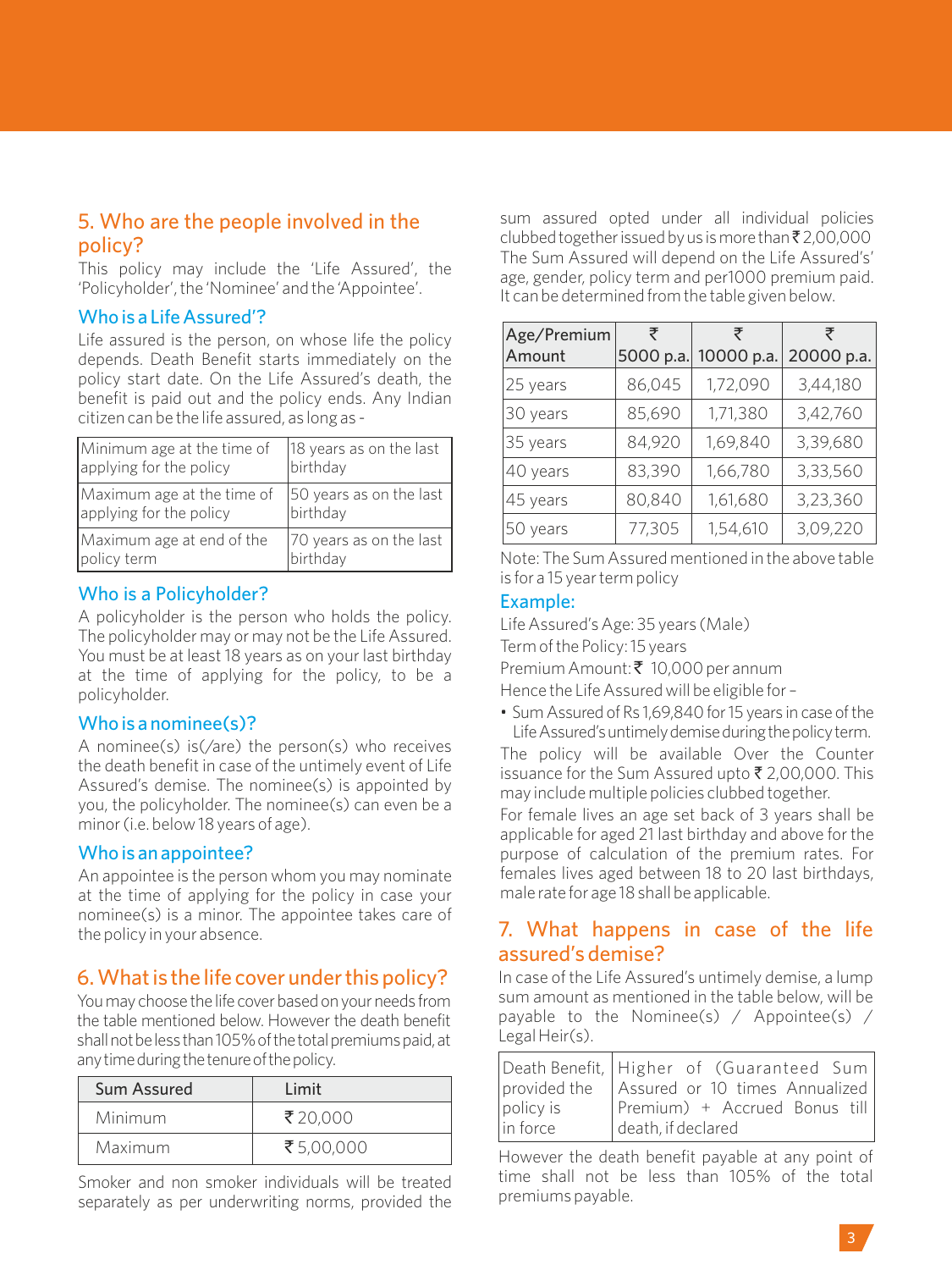# 8. What do you receive at the end of the policy term?

The guaranteed sum assured on maturity along with the simple reversionary bonus, if declared and terminal bonus, if declared is paid at the end of the policy term.

The simple reversionary bonus, if declared will be announced by the Company at the end of the financial year. The rate of the simple reversionary bonus, if declared may vary from time to time.

#### Example:

Life Assured's Age: 25 years

Premium Paying Term: 15 years Annual Premium: ₹20,000

#### Lump Sum Amount payable at the end of the Policy Term:

₹3,44,180 (Sum Assured as mentioned in the above table) + Bonus (Simple Reversionary Bonus, if declared + Terminal Bonus, if declared)

#### What is a simple reversionary bonus?

A simple reversionary bonus, if declared, is a percentage of the sum assured declared by us at the end of each financial year. The rate of bonus, if declared or percentage of the sum assured is not fixed and may change from time to time.

#### What is a terminal bonus?

A terminal bonus may be announced by the Company at the end of the financial year. This bonus amount, if declared will be credited into the policy at the end of the policy term.

# 9. Tax benefits under this policy

Tax\* benefits may be available on premiums paid and benefits receivable as per prevailing Income Tax Laws. These are subject to change from time to time as per the Government Tax laws. Please consult your tax consultant before purchasing this policy.

# 10. Your options if you miss paying your premiums

#### Within two policy years

The policy does not acquire any value, if you stop paying your premium during the first two policy years.

We offer a five year revival period during which you can revive your policy. No benefits will be payable during this period.

# After two policy years

The policy acquires a guaranteed paid up value, if you stop paying your premiums after two full policy years. The paid up value will be the proportional Sum Assured plus the accumulated bonus, if declared. We will pay the paid up value at the date of maturity or on death of the life assured before the maturity date. The policy stops participating in the profit once it becomes paid up.

The proportional basic sum assured is equal to –

(Sum Assured X No. of Premiums Paid) / Total Number of Premiums Payable

#### What are your options to revive the policy?

You may revive your policy within a specified period by –

- •submitting a written request for revival of the lapsed Policy;
- paying all unpaid due Premiums along with interest; and
- providing a declaration of good health and undergoing a medical examination at your own cost, if needed.

You may revive your policy as long as you do it within five years from the due date of the first unpaid premium but before the maturity date. No benefits will be payable during this period other than the paid up value, if any, in the event of death. The revival is subject to satisfactory medical and financial underwriting. If you do not revive your policy by the end of the revival period and if you have paid your regular premiums for less than two years, then the policy does not acquire any paid up value and the policy terminates.

Note: The current interest charged for delay in premium payment is 10% p.a. Any change in basis of calculation of revival interest rate is subject to prior approval from IRDAI.

# 11. Is there a grace period for missed premiums?

We provide you with a grace period which is the time provided for payment of premium from the premium due date during which the policy is considered to be in-force with the risk cover. This policy has a grace period of 30 days for yearly, half-yearly and quarterly frequencies and 15 days for monthly frequency from the premium due date. In case of death of the life assured during this period, death benefit after deducting due premiums before date of occurrence of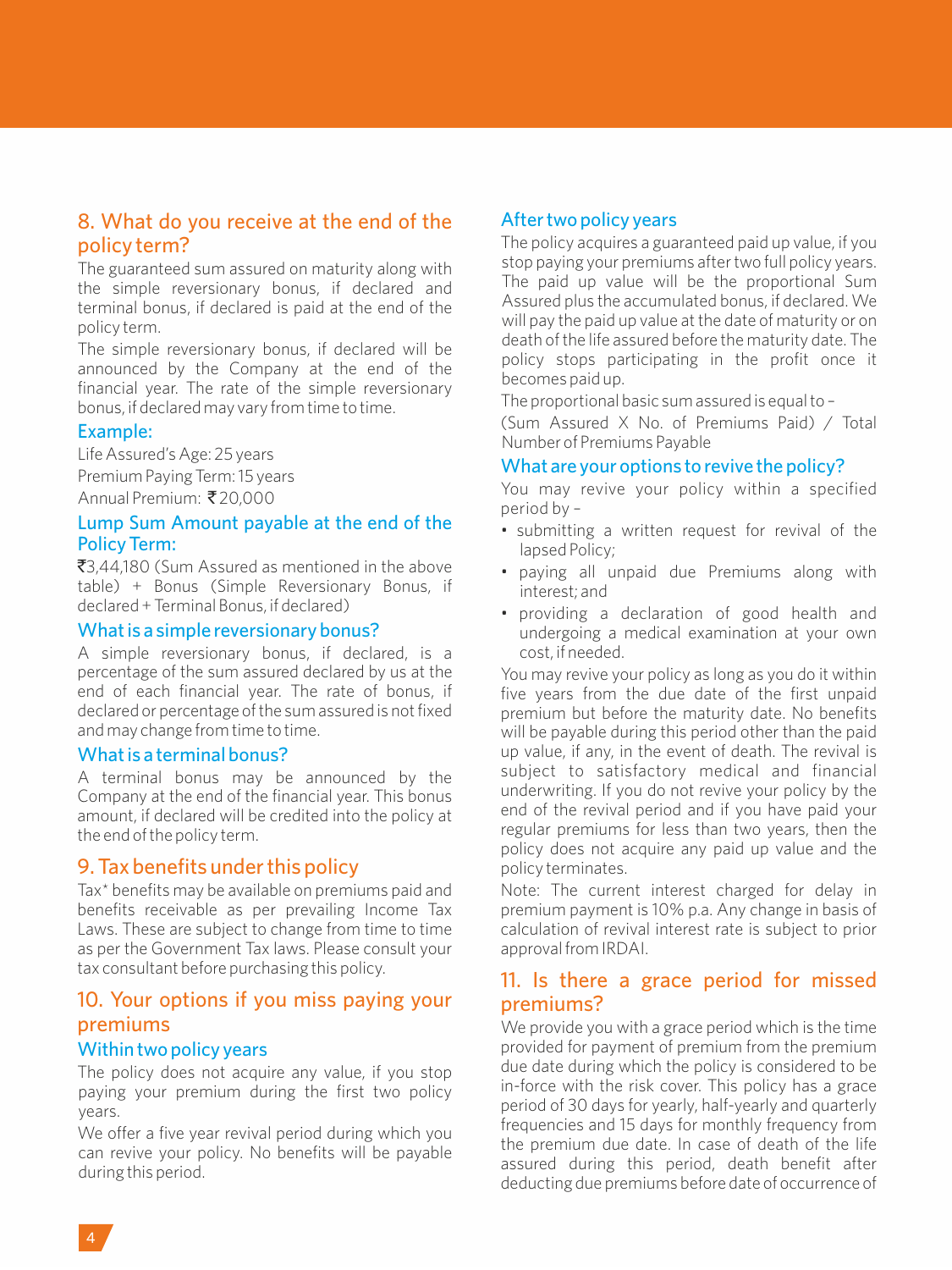death, will be paid to the nominee(s)/ appointee(s)/legal heir(s).

#### 12. Can you surrender your policy?

Yes. While we do not encourage you to surrender your policy, you may choose to surrender the same for immediate cash requirement, in case of an emergency any time after the payment of two full year's premiums.

The amount payable on surrender will be higher of the Guaranteed Surrender Value (GSV) and Special Surrender Value (SSV).

The GSV factors are dependent upon policy year of surrender and policy term. The GSV factors will be applicable on total premium paid excluding rider premium, if any, and subsisting bonus, if declared, accrued till date of surrender as mentioned in Annexure A

The SSV is

Paid up value X SSV factor at the time of surrender The SSV factor will be determined by us from time to time.

#### 13.Canyoureturnyour policy(freelook)?

You can return your policy within the Free Look period;

In case you do not agree to the any policy terms and conditions, you have the option of returning the policy to us stating the reasons thereof, within 15 days from the date of receipt of the policy. The free-look period for policies purchased through distance marketing or electronic mode will be 30 days.

#### Do you get any refund when you return your policy?

Yes. We will refund an amount equal to the –

Premium paid

Less: i. Pro-rata risk premium and rider premium for the time the policy was in force

Less ii. Any stamp duty paid

Lessiii. Expenses incurred on medical examination, if any

Distance Marketing includes every activity of solicitation (including lead generation) and sale of insurance products through the following modes: (i) Voice mode, which includes telephone calling; (ii) Short Messaging service (SMS); (iii) Electronic mode which includes e-mail, internet and interactive television (DTH); (iv) Physical mode which includes direct postal mail and newspaper & magazine inserts; and, (v) Solicitation through any means of communication other than in person.

#### 14.Canyouavailofaloanunderthispolicy?

Yes, you may benefit from a loan facility under this policy.

The maximum amount of the loan that you may avail at any point of time will depend on the surrender value. You may avail of a loan amount up to 90% of the available surrender value. The minimum loan amount should be Rs.1,000. As and when the outstanding loan principal along with interest exceeds the surrender value or paid-up value, the policy will be compulsorily surrendered. Compulsory surrender will not be applicable to premium paying policies. The outstanding loan along with interest will be recovered from the surrender proceeds and the policy will terminate. In case of untimely demise of the life assured, maturity or surrender, any outstanding loan principal along with interest will be recovered before making the payout.

Under current situation we would charge 10% p.a. Any change in loan interest rate is subject to prior approval from IRDAI.

# 15.. What happens in case the life assured commits suicide (suicide exclusion)?

In case of death due to suicide within 12 months from the date of commencement of risk under the policy or from the date of revival of the policy, as applicable, the nominee or beneficiary of the policyholder shall be entitled to at least 80% of the total premiums paid till the date of death or the surrender value available as on the date of death whichever is higher, provided the policy is in force.

# 16. Nomination

Allowed as per the provisions of Section 39 of the Insurance Act, 1938 as amended from time to time. For more details on the nomination, please refer to our website www.indiafirstlife.com

#### 17. Assignment

Allowed as per the provisions of Section 38 of the Insurance Act, 1938 as amended from time to time. For more details on the assignment, please refer to our website www.indiafirstlife.com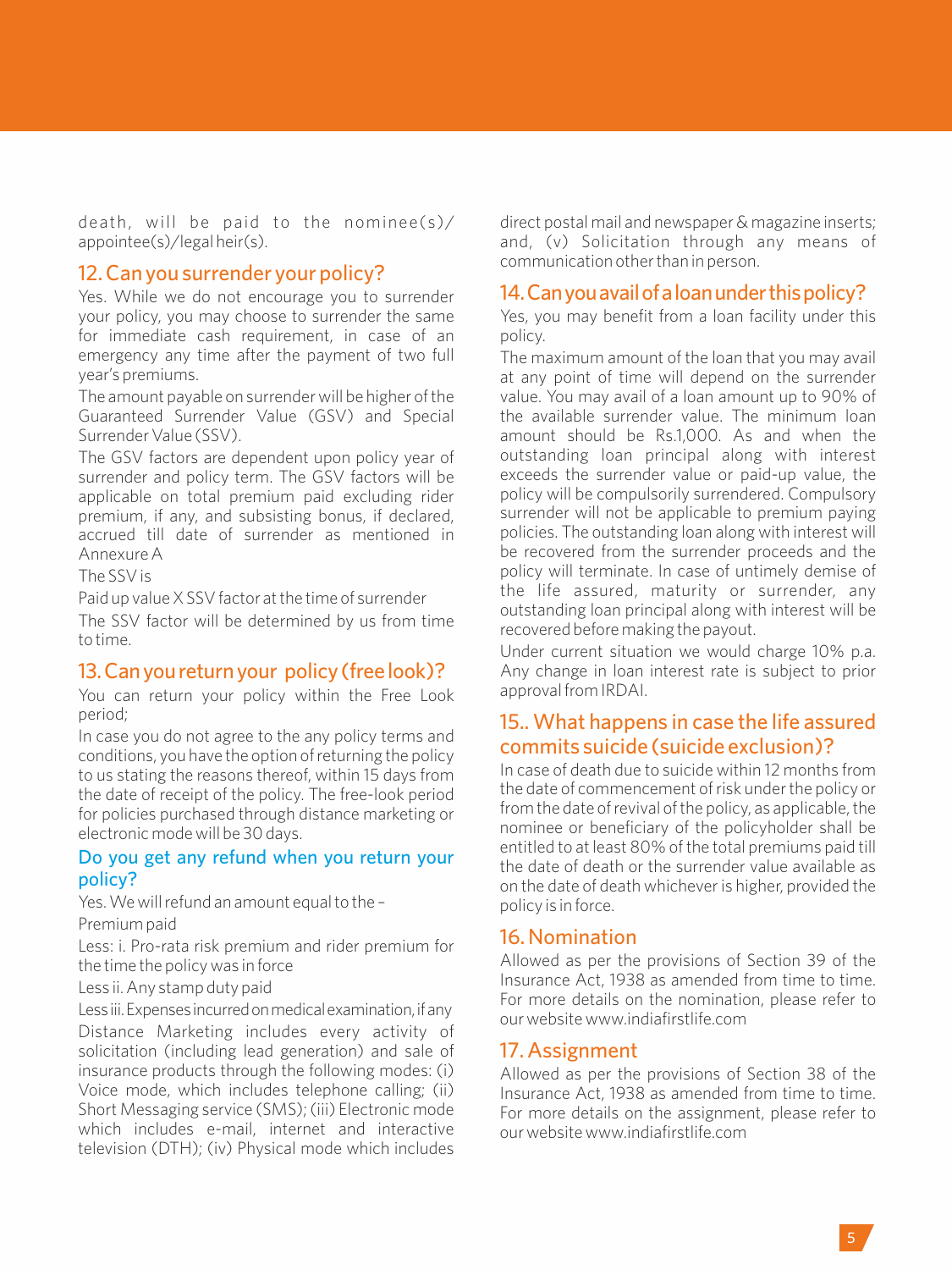# 18. You are prohibited from accepting rebate in any form

#### Prohibition of Rebate: Section 41 of the Insurance Act, 1938 as amended from time to time states.

1) No person shall allow or offer to allow, either directly or indirectly, as an inducement to any person, to take or renew or continue an insurance in respect of any kind of risk relating to lives or property in India, any rebate of the whole or part of the commission payable or any rebate of the premium shown on the Policy, nor shall any person taking out or renewing or continuing a Policy accept any rebate, except such rebate as may be allowed in accordance with the published prospectuses or tables of the insurer.

2) Any person making default in complying with the provisions of this section shall be liable for a penalty which may extend to ten lakh rupees.

# 19. What happens in case of submission of information which is false or incorrect?

Fraud/ Misstatement would be dealt with in accordance with provisions of Section 45 of the Insurance Act 1938, as amended from time to time.

Section 45 of the Insurance Act 1938, as amended from time to time states

- 1) No policy of life insurance shall be called in question on any ground whatsoever after the expiry of three years from the date of the policy, i.e., from the date of issuance of the policy or the date of commencement of risk or the date of revival of the policy or the date of the rider to the policy, whichever is later.
- 2) A policy of life insurance may be called in question at any time within three years from the date of issuance of the policy or the date of commencement of risk or the date of revival of the policy or the date of the rider to the policy, whichever is later, on the ground of fraud: Provided that the insurer shall have to communicate in writing to the insured or the legal representatives or nominees or assignees of the insured the grounds andmaterialsonwhichsuchdecisionisbased.
- 3) Notwithstanding anything contained in subsection (2), no insurer shall repudiate a life insurance policy on the ground of fraud if the insured can prove that the mis-statement of or suppression of a material fact was true to the best of his knowledge and belief or that there was no deliberate intention to suppress the fact or that such mis-statement of or suppression of a

material fact are within the knowledge of the insurer: Provided that in case of fraud, the onus of disproving lies upon the beneficiaries, in case the policyholder is not alive.

- 4) A policy of life insurance may be called in question at any time within three years from the date of issuance of the policy or the date of commencement of risk or the date of revival of the policy or the date of the rider to the policy, whichever is later, on the ground that any statement of or suppression of a fact material to the expectancy of the life of the insured was incorrectly made in the proposal or other document on the basis of which the policy was issued or revived or rider issued: Provided that the insurer shall have to communicate in writing to the insured or the legal representatives or nominees or assignees of the insured the grounds and materials on which such decision to repudiate the policy of life insurance is based: Provided further that in case of repudiation of the policy on the ground of misstatement or suppression of a material fact, and not on the ground of fraud, the premiums collected on the policy till the date of repudiation shall be paid to the insured or the legal representatives or nominees or assignees of the insured within a period of ninety days from the date of such repudiation.
- 5) Nothing in this section shall prevent the insurer from calling for proof of age at any time if he is entitled to do so, and no policy shall be deemed to be called in question merely because the terms of the policy are adjusted on subsequent proof that the age of the Life Insuredwas incorrectlystatedintheproposal.

# 20. About IndiaFirst Life Insurance

We've had Bank of Baroda, Andhra Bank (now, Union Bank of India) and Legal & General as our founding partners. After journeying with us through our years of growth, Legal & General sold its stake in February 2019 to Carmel Point Investments India Private Limited, a body corporate incorporated under the laws of Mauritius and owned by private equity funds managed by Warburg Pincus LLC, New York, United States. This is the first deal wherein a private equity fund has taken an interest in a life insurance company. In April 2020, Andhra Bank was amalgamated into The Union Bank of India. Our shareholding pattern as of today stands at: Bank of Baroda – 44%, Union Bank of India – 30% and Carmel Point Investments India Private Limited - 26%.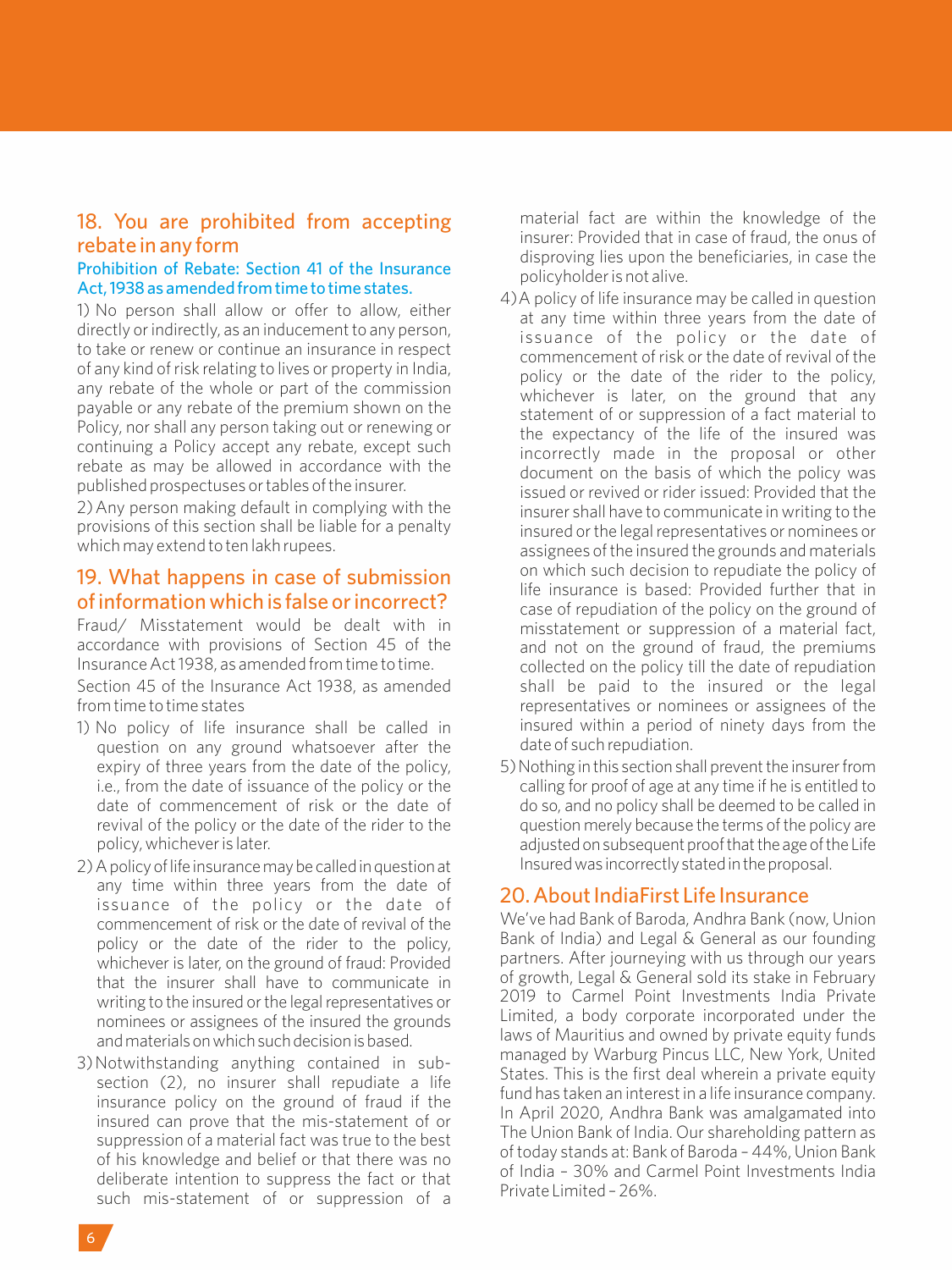# Annexure 1:

| GSV as % of total premiums paid       |           |           |           |           |           |           |           |           |           |           |     |
|---------------------------------------|-----------|-----------|-----------|-----------|-----------|-----------|-----------|-----------|-----------|-----------|-----|
| Year of<br>Surrender /<br>Policy Term | 15        | 16        | 17        | 18        | 19        | 20        | 21        | 22        | 23        | 24        | 25  |
| 1                                     | 0%        | 0%        | 0%        | 0%        | 0%        | 0%        | 0%        | 0%        | 0%        | 0%        | 0%  |
| $\overline{2}$                        | 30%       | 30%       | 30%       | 30%       | 30%       | 30%       | 30%       | 30%       | 30%       | 30%       | 30% |
| 3                                     | 35%       | 35%       | 35%       | 35%       | 35%       | 35%       | 35%       | 35%       | 35%       | 35%       | 35% |
| $\overline{4}$                        | 50%       | 50%       | 50%       | 50%       | 50%       | 50%       | 50%       | 50%       | 50%       | 50%       | 50% |
| 5                                     | 50%       | 50%       | 50%       | 50%       | 50%       | 50%       | 50%       | 50%       | 50%       | 50%       | 50% |
| 6                                     | 50%       | 50%       | 50%       | 50%       | 50%       | 50%       | 50%       | 50%       | 50%       | 50%       | 50% |
| $\overline{7}$                        | 50%       | 50%       | 50%       | 50%       | 50%       | 50%       | 50%       | 50%       | 50%       | 50%       | 50% |
| 8                                     | 56%       | 55%       | 54%       | 54%       | 54%       | 53%       | 53%       | 53%       | 53%       | 53%       | 52% |
| 9                                     | 61%       | 60%       | 59%       | 58%       | 57%       | 57%       | 56%       | 56%       | 55%       | 55%       | 55% |
| 10                                    | 67%       | 65%       | 63%       | 62%       | 61%       | 60%       | 59%       | 59%       | 58%       | 58%       | 57% |
| 11                                    | 73%       | 70%       | 68%       | 66%       | 65%       | 63%       | 62%       | 61%       | 61%       | 60%       | 59% |
| 12                                    | 79%       | 75%       | 72%       | 70%       | 68%       | 67%       | 65%       | 64%       | 63%       | 63%       | 62% |
| 13                                    | 84%       | 80%       | 77%       | 74%       | 72%       | 70%       | 68%       | 67%       | 66%       | 65%       | 64% |
| 14                                    | 90%       | 85%       | 81%       | 78%       | 75%       | 73%       | 72%       | 70%       | 69%       | 68%       | 66% |
| 15                                    | 90%       | 90%       | 86%       | 82%       | 79%       | 77%       | 75%       | 73%       | 71%       | 70%       | 69% |
| 16                                    | <b>NA</b> | 90%       | 90%       | 86%       | 83%       | 80%       | 78%       | 76%       | 74%       | 73%       | 71% |
| 17                                    | <b>NA</b> | <b>NA</b> | 90%       | 90%       | 86%       | 83%       | 81%       | 79%       | 77%       | 75%       | 74% |
| 18                                    | <b>NA</b> | <b>NA</b> | <b>NA</b> | 90%       | 90%       | 87%       | 84%       | 81%       | 79%       | 78%       | 76% |
| 19                                    | <b>NA</b> | <b>NA</b> | <b>NA</b> | <b>NA</b> | 90%       | 90%       | 87%       | 84%       | 82%       | 80%       | 78% |
| 20                                    | <b>NA</b> | <b>NA</b> | <b>NA</b> | <b>NA</b> | <b>NA</b> | 90%       | 90%       | 87%       | 85%       | 83%       | 81% |
| 21                                    | <b>NA</b> | <b>NA</b> | <b>NA</b> | <b>NA</b> | <b>NA</b> | <b>NA</b> | 90%       | 90%       | 87%       | 85%       | 83% |
| 22                                    | <b>NA</b> | <b>NA</b> | <b>NA</b> | <b>NA</b> | <b>NA</b> | <b>NA</b> | <b>NA</b> | 90%       | 90%       | 88%       | 85% |
| 23                                    | <b>NA</b> | <b>NA</b> | <b>NA</b> | <b>NA</b> | <b>NA</b> | <b>NA</b> | <b>NA</b> | <b>NA</b> | 90%       | 90%       | 88% |
| 24                                    | <b>NA</b> | <b>NA</b> | <b>NA</b> | <b>NA</b> | <b>NA</b> | <b>NA</b> | <b>NA</b> | <b>NA</b> | <b>NA</b> | 90%       | 90% |
| 25                                    | <b>NA</b> | <b>NA</b> | <b>NA</b> | <b>NA</b> | <b>NA</b> | <b>NA</b> | <b>NA</b> | <b>NA</b> | <b>NA</b> | <b>NA</b> | 90% |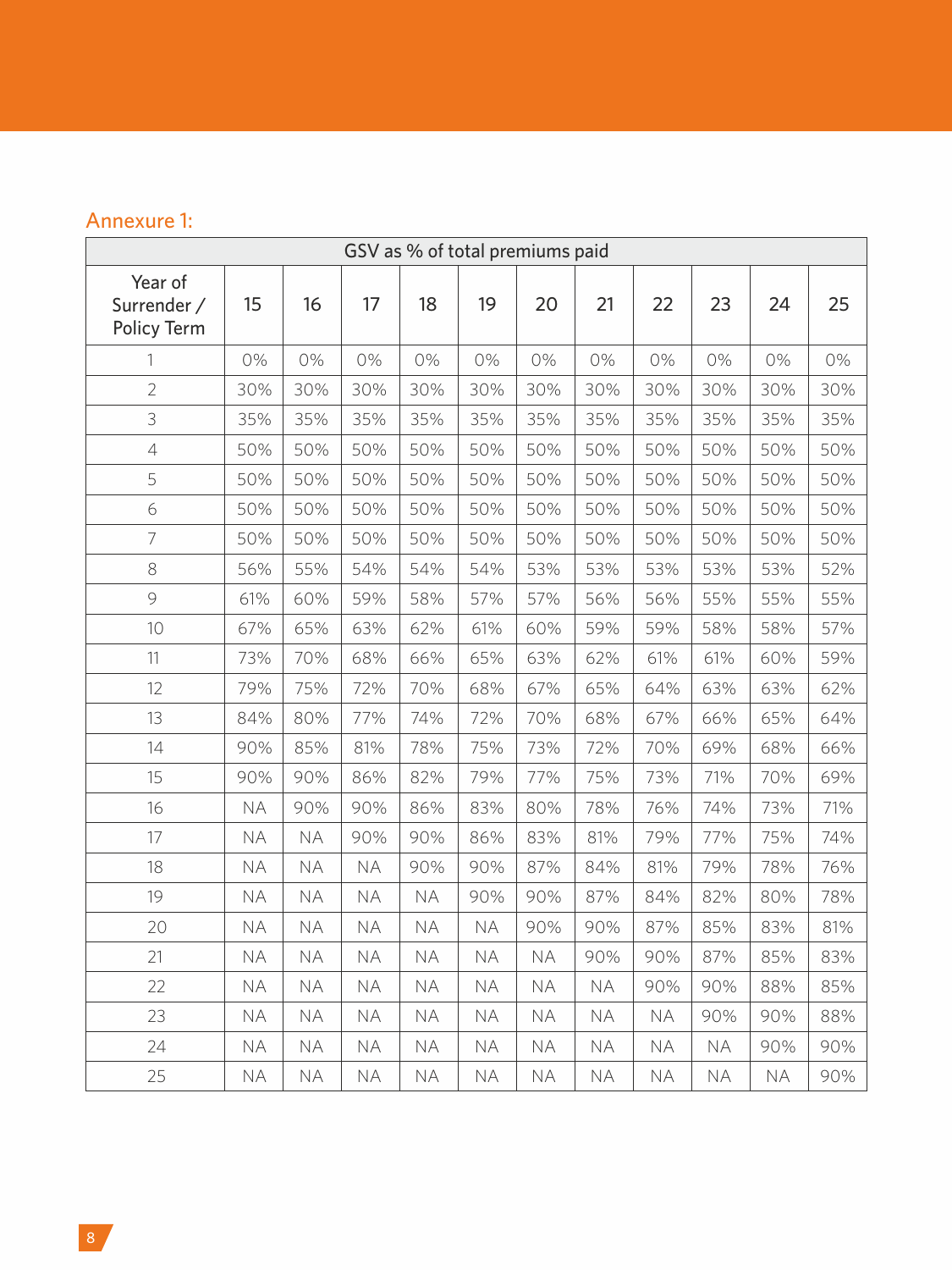| GSV as % of total Accrued Bonus, if declared |           |           |           |           |           |           |           |           |           |           |     |
|----------------------------------------------|-----------|-----------|-----------|-----------|-----------|-----------|-----------|-----------|-----------|-----------|-----|
| Year of<br>Surrender /<br>Policy Term        | 15        | 16        | 17        | 18        | 19        | 20        | 21        | 22        | 23        | 24        | 25  |
| 1                                            | 0%        | 0%        | 0%        | 0%        | 0%        | 0%        | 0%        | 0%        | 0%        | 0%        | 0%  |
| $\overline{2}$                               | 4%        | 3%        | 3%        | 3%        | 3%        | 3%        | 3%        | 2%        | 2%        | 2%        | 2%  |
| 3                                            | 5%        | 5%        | 5%        | 4%        | 4%        | 4%        | 4%        | 4%        | 3%        | 3%        | 3%  |
| $\overline{4}$                               | 7%        | 7%        | 6%        | 6%        | 6%        | 5%        | 5%        | 5%        | 5%        | 4%        | 4%  |
| 5                                            | 9%        | 9%        | 8%        | 8%        | 7%        | 7%        | 6%        | 6%        | 6%        | 6%        | 5%  |
| 6                                            | 11%       | 10%       | 10%       | 9%        | 9%        | 8%        | 8%        | 7%        | 7%        | 7%        | 6%  |
| $\overline{7}$                               | 13%       | 12%       | 11%       | 11%       | 10%       | 10%       | 9%        | 9%        | 8%        | 8%        | 8%  |
| 8                                            | 15%       | 14%       | 13%       | 12%       | 12%       | 11%       | 11%       | 10%       | 10%       | 9%        | 9%  |
| 9                                            | 17%       | 16%       | 15%       | 14%       | 13%       | 13%       | 12%       | 11%       | 11%       | 10%       | 10% |
| 10                                           | 19%       | 18%       | 17%       | 16%       | 15%       | 14%       | 13%       | 13%       | 12%       | 12%       | 11% |
| 11                                           | 21%       | 20%       | 19%       | 17%       | 16%       | 16%       | 15%       | 14%       | 13%       | 13%       | 12% |
| 12                                           | 23%       | 22%       | 20%       | 19%       | 18%       | 17%       | 16%       | 15%       | 15%       | 14%       | 13% |
| 13                                           | 26%       | 24%       | 22%       | 21%       | 20%       | 19%       | 18%       | 17%       | 16%       | 15%       | 15% |
| 14                                           | 28%       | 26%       | 24%       | 23%       | 21%       | 20%       | 19%       | 18%       | 17%       | 17%       | 16% |
| 15                                           | 30%       | 28%       | 26%       | 24%       | 23%       | 22%       | 21%       | 20%       | 19%       | 18%       | 17% |
| 16                                           | <b>NA</b> | 30%       | 28%       | 26%       | 25%       | 23%       | 22%       | 21%       | 20%       | 19%       | 18% |
| 17                                           | <b>NA</b> | <b>NA</b> | 30%       | 28%       | 26%       | 25%       | 24%       | 22%       | 21%       | 20%       | 20% |
| 18                                           | <b>NA</b> | NA.       | <b>NA</b> | 30%       | 28%       | 27%       | 25%       | 24%       | 23%       | 22%       | 21% |
| 19                                           | <b>NA</b> | <b>NA</b> | <b>NA</b> | <b>NA</b> | 30%       | 28%       | 27%       | 25%       | 24%       | 23%       | 22% |
| 20                                           | <b>NA</b> | <b>NA</b> | <b>NA</b> | <b>NA</b> | <b>NA</b> | 30%       | 28%       | 27%       | 26%       | 24%       | 23% |
| 21                                           | <b>NA</b> | <b>NA</b> | <b>NA</b> | <b>NA</b> | <b>NA</b> | <b>NA</b> | 30%       | 28%       | 27%       | 26%       | 25% |
| 22                                           | <b>NA</b> | <b>NA</b> | <b>NA</b> | <b>NA</b> | <b>NA</b> | <b>NA</b> | <b>NA</b> | 30%       | 29%       | 27%       | 26% |
| 23                                           | <b>NA</b> | ΝA        | <b>NA</b> | <b>NA</b> | <b>NA</b> | NA        | <b>NA</b> | <b>NA</b> | 30%       | 29%       | 27% |
| 24                                           | <b>NA</b> | <b>NA</b> | <b>NA</b> | <b>NA</b> | <b>NA</b> | <b>NA</b> | <b>NA</b> | <b>NA</b> | <b>NA</b> | 30%       | 29% |
| 25                                           | <b>NA</b> | ΝA        | <b>NA</b> | <b>NA</b> | ΝA        | ΝA        | <b>NA</b> | <b>NA</b> | <b>NA</b> | <b>NA</b> | 30% |